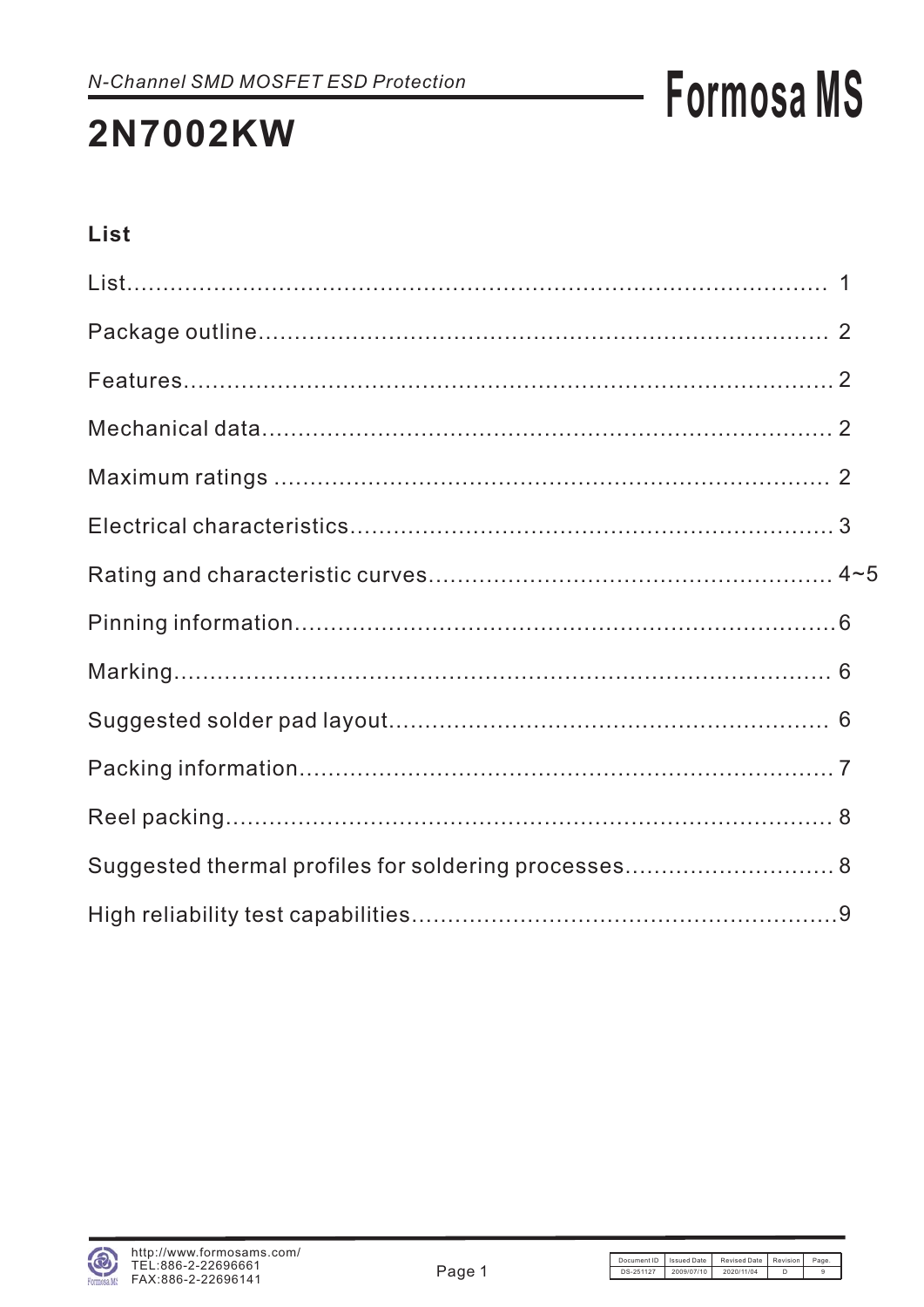## **2N7002KW**

# **Formosa MS**

### **60V N-Channel Enhancement Mode MOSFET ESD Protection**

### **Features**

- RDS(ON) = 3.0Ω, VGS = 10V, @60V/0.50A
- RDS(ON) = 4.0Ω, VGS = 4.5V, @60V/0.20A
- ESD production 2kV (Human body mode)
- Advanced trench process technology
- High density cell design for ultra low on-resistance
- Specially designed for battery operated system, solid-state relays drivers, relays, displays, lamps, solenoids, memories, etc
- In compliance with EU RoHS 2011/65/EU directives
- Suffix "-H" indicates Halogen-free part, ex. 2N7002ΚW-H

## **Mechanical data**

- Epoxy:UL94-V0 rated flame retardant
- Case : Molded plastic, SOT-323
- Terminals : Solder plated, solderable per MIL-STD-750, Method 2026
- Mounting Position : Any
- Weight : Approximated 0.006 gram

## **Package outline**



### Maximum ratings (AT T<sub>A</sub>=25°C unless otherwise noted)

| Parameter                               |                   | Symbol                               | MIN.  | TYP. | <b>MAX</b> | Unit          |
|-----------------------------------------|-------------------|--------------------------------------|-------|------|------------|---------------|
| Drain-source voltage                    |                   | <b>VDSS</b>                          |       |      | 60         | V             |
| Drain-gate voltage(GRS = $1.0M\Omega$ ) |                   | <b>VDGR</b>                          |       |      | 60         | V             |
| Drain to current-continue               |                   | ID                                   |       |      | ±115       | mA            |
| -pulsed                                 |                   | <b>IDM</b>                           |       |      | 800        |               |
| Gate to source voltage-continue         |                   | <b>VGS</b>                           |       |      | ±20        | V             |
| Total power dissipation                 | Derate above 25°C | P <sub>D</sub>                       |       |      | 200        | mW            |
|                                         | Derate above 75°C |                                      |       |      | 120        |               |
| Operation junction temperature range    |                   | TJ                                   | $-55$ |      | $+150$     | $^{\circ}$ C  |
| Storage temperature range               |                   | <b>T</b> <sub>S</sub> T <sub>G</sub> | $-55$ |      | $+150$     | $^{\circ}$ C  |
| Thermal resistance junction to ambient  |                   | Reja                                 |       | 625  |            | $\degree$ C/W |

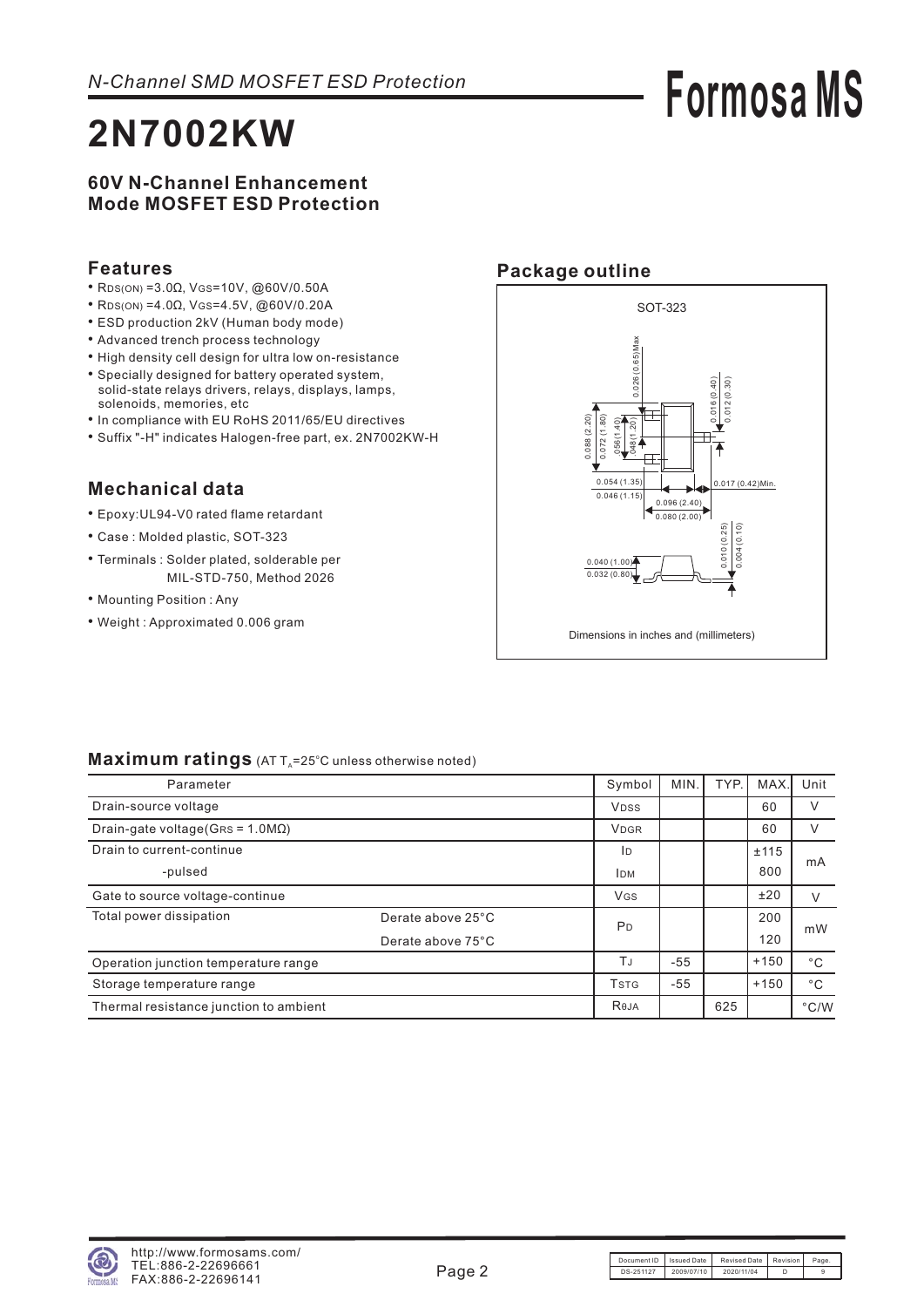## **2N7002KW**

### Electrical characteristics (AT T<sub>A</sub>=25°C unless otherwise noted)

| Parameter                        | Conditions                            |                           | MIN. | TYP. | MAX. | Unit   |
|----------------------------------|---------------------------------------|---------------------------|------|------|------|--------|
| <b>STATIC</b>                    |                                       |                           |      |      |      |        |
| Drain-source breakdown voltage   | $V$ GS = 0V, Ip = 10µA                | <b>B</b> <sub>v</sub> pss | 60   |      |      |        |
| Gate threshold voltage           | $VDS = VGS$ , $ID = 250\mu A$         | VGS(th)                   | 1.0  |      | 2.5  | V      |
| Drain-source on-state resistance | $V$ GS = 4.5V, ID = 200 mA            | RDS(on)                   |      |      | 4.0  | Ω      |
|                                  | $V$ GS = 10V, Ip = 500mA              |                           |      |      | 3.0  |        |
| Zero gate voltage drain current  | $VDS = 60V$ , $VGS = 0V$              | <b>IDSS</b>               |      |      |      | μA     |
| Gate body leakage                | $V$ GS = +/-20V, V <sub>DS</sub> = 0V | <b>IGSS</b>               |      |      | ±10  | μA     |
| Forward transconductance         | $V_{DS} = 15V$ , $I_D = 250mA$        | gfs                       | 100  |      |      | ms     |
| Diode forward voltage            | $Is = 200mA$ , $Vgs = 0V$             | <b>V<sub>SD</sub></b>     |      | 0.82 | 1.3  | $\vee$ |

### **DYNAMIC**

| Total gate charge            | $V_{DS} = 15V$ , $I_D = 200mA$<br>$VDD = 4.5V$ | Q <sub>g</sub>              |  | 0.80 | nС |
|------------------------------|------------------------------------------------|-----------------------------|--|------|----|
| Turn-on delay time           | $ V_{DD}$ = 30V, RL = 150 ohm, ID = 200mA,     | ton                         |  | 20   | ns |
| Turn-off delay time          | $VGEN = 10V$ . $RG = 10$ ohm                   | toff                        |  | 40   |    |
| Input capacitance            |                                                | Ciss                        |  | 35   |    |
| Output capacitance           | $VDS = 25V$ , $VGS = 0V$<br>$f = 1.0$ MHz      | $\mathsf{C}$ <sub>oss</sub> |  | 10   | рF |
| Reverse transfer capacitance |                                                | Crss                        |  | 5    |    |

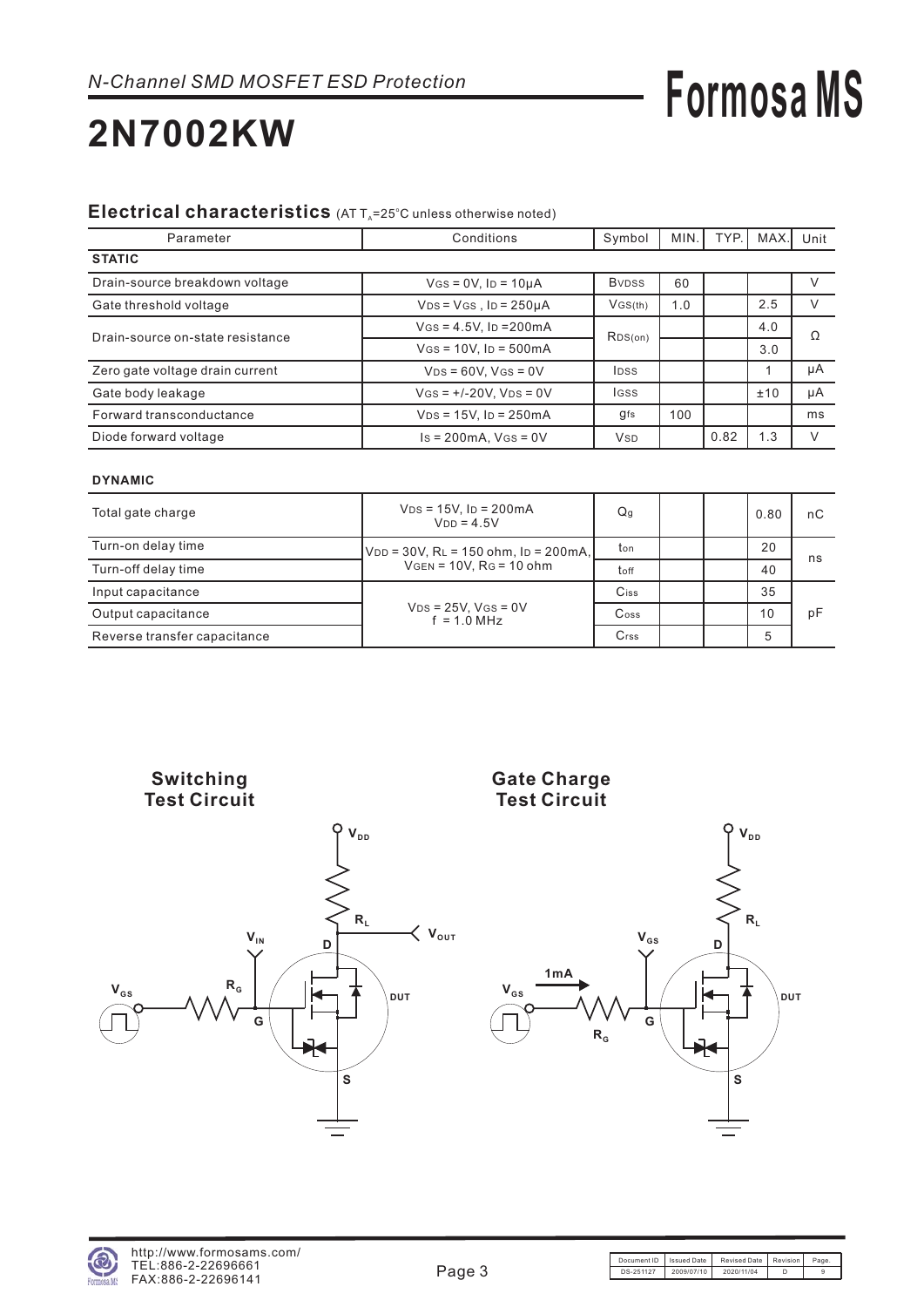

## **Rating and characteristic curves (2N7002KW)**

FIG.1 TYPICAL FORWARD CHARACTERISTIC FIG.2 TRANSFER CHARACTERISTIC





### FIG.5 ON RESISTANCE VS JUNCTION TEMPERATURE



FIG.3 ON RESISTANCE VS DRAIN CURRENT FIG.4 ON RESISTANCE VS GATE TO SOURCE VOLTAGE

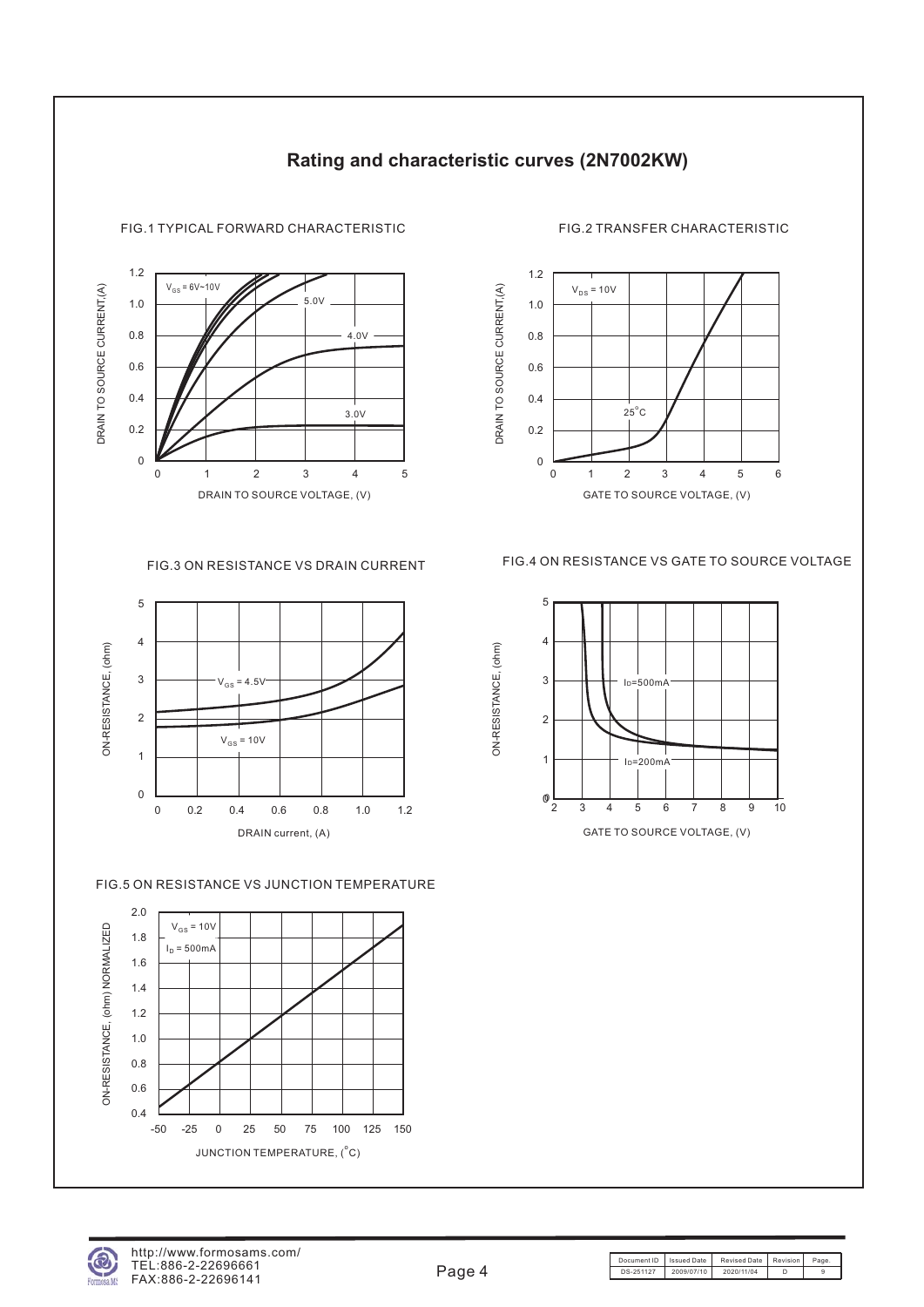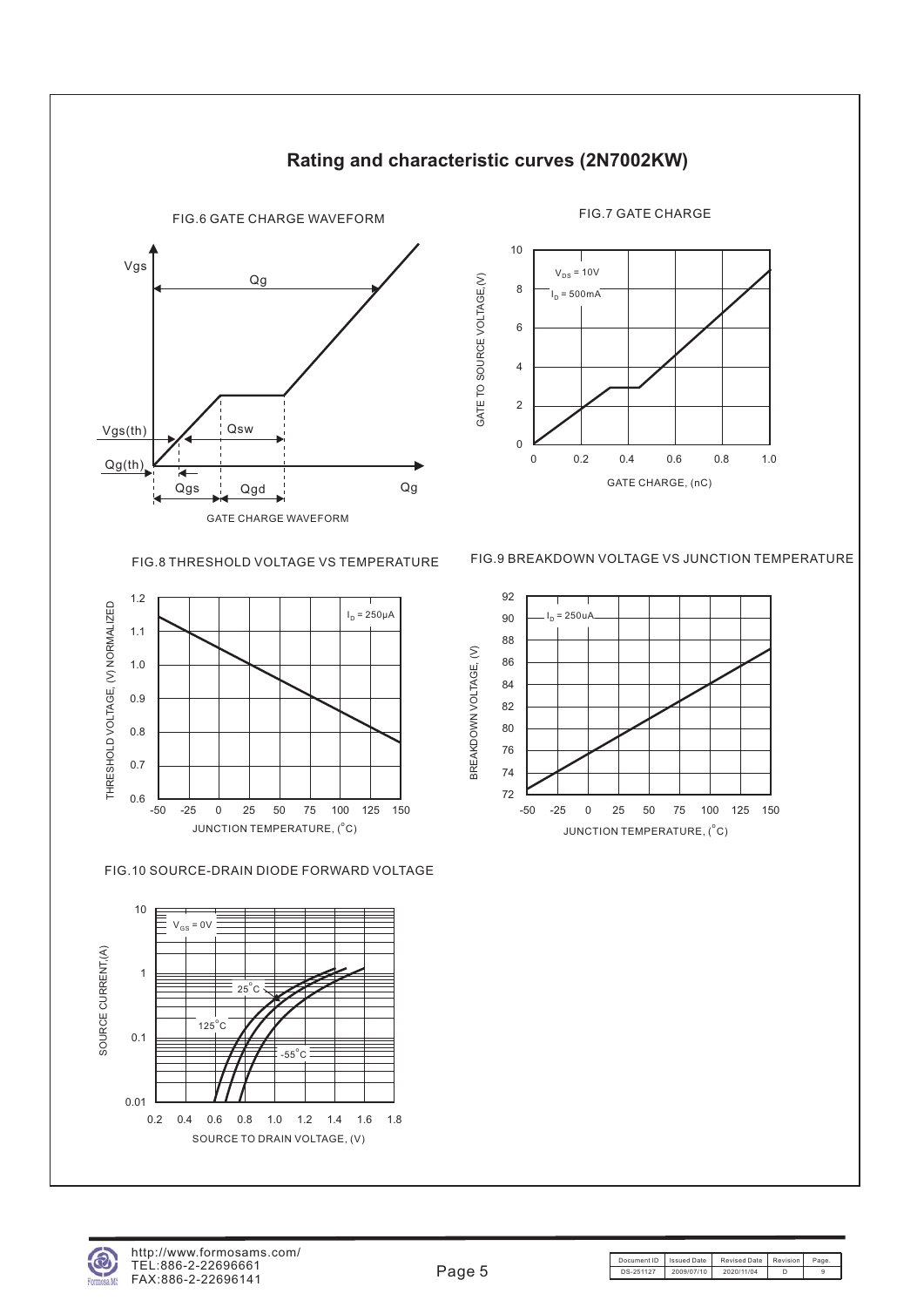## **2N7002KW**

## **Pinning information**



### **Marking**

| Type number | Marking code |
|-------------|--------------|
| 2N7002KW    | RK, D72, 72K |

## **Suggested solder pad layout**

**SOT-323**



Dimensions in inches and (millimeters)

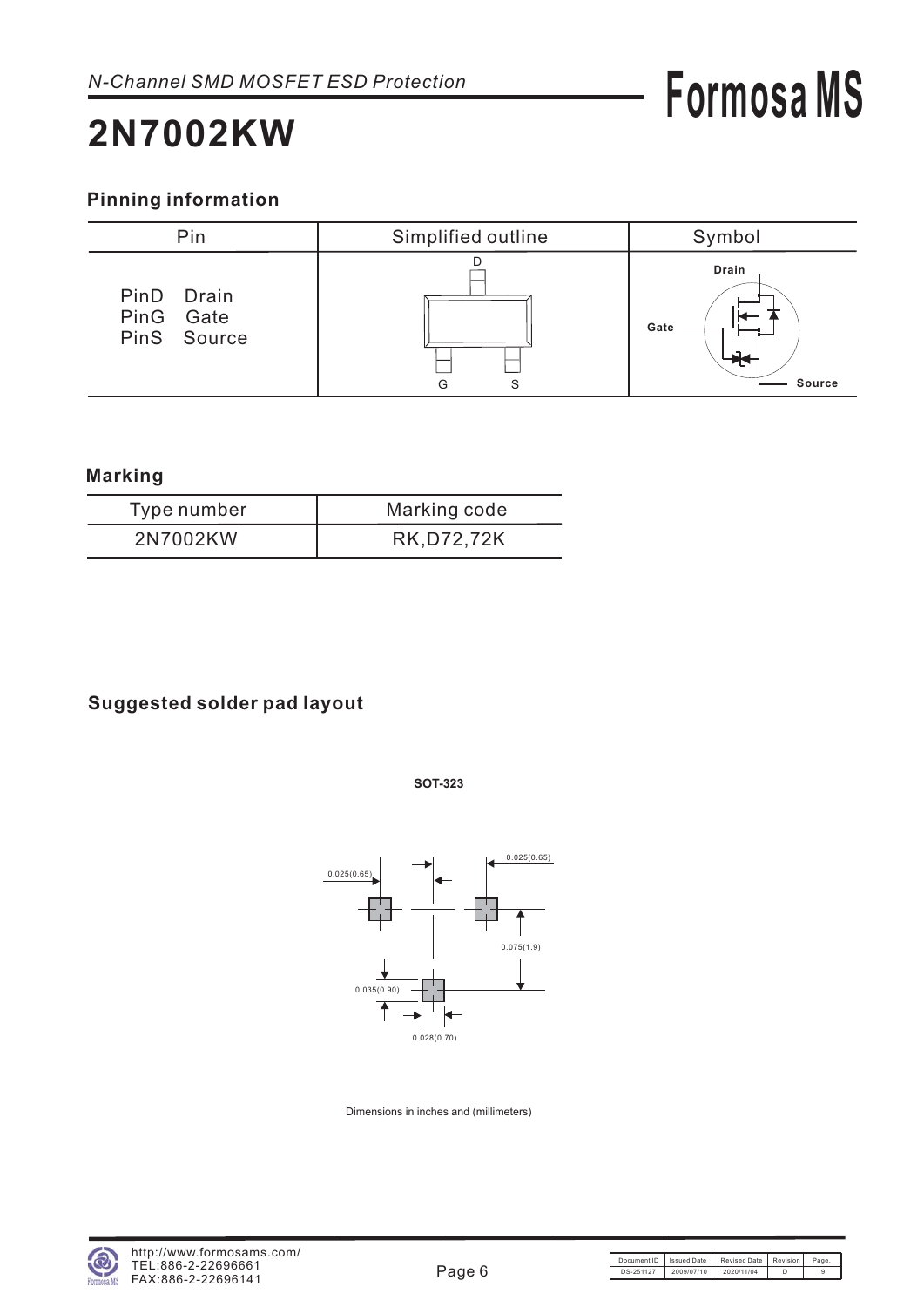## **2N7002KW**

## **Packing information**





D

|                           |                |           | unit:mm |
|---------------------------|----------------|-----------|---------|
| Item                      | Symbol         | Tolerance | SOT-323 |
| Carrier width             | A              | 0.1       | 2.25    |
| Carrier length            | <sub>B</sub>   | 0.1       | 2.55    |
| Carrier depth             | C              | 0.1       | 1.19    |
| Sprocket hole             | d              | 0.1       | 1.50    |
| 13" Reel outside diameter | D              | 2.0       |         |
| 13" Reel inner diameter   | D <sub>1</sub> | min       |         |
| 7" Reel outside diameter  | D              | 2.0       | 178.00  |
| 7" Reel inner diameter    | D <sub>1</sub> | min       | 62.00   |
| Feed hole diameter        | D <sub>2</sub> | 0.5       | 13.00   |
| Sprocket hole position    | E              | 0.1       | 1.75    |
| Punch hole position       | F              | 0.1       | 3.50    |
| Punch hole pitch          | P              | 0.1       | 4.00    |
| Sprocket hole pitch       | P <sub>0</sub> | 0.1       | 4.00    |
| <b>Embossment center</b>  | P <sub>1</sub> | 0.1       | 2.00    |
| Overall tape thickness    | T              | 0.1       | 0.23    |
| Tape width                | W              | 0.3       | 8.00    |
| Reel width                | W <sub>1</sub> | 1.0       | 11.40   |

Note:Devices are packed in accor dance with EIA standar RS-481-A and specifications listed above.

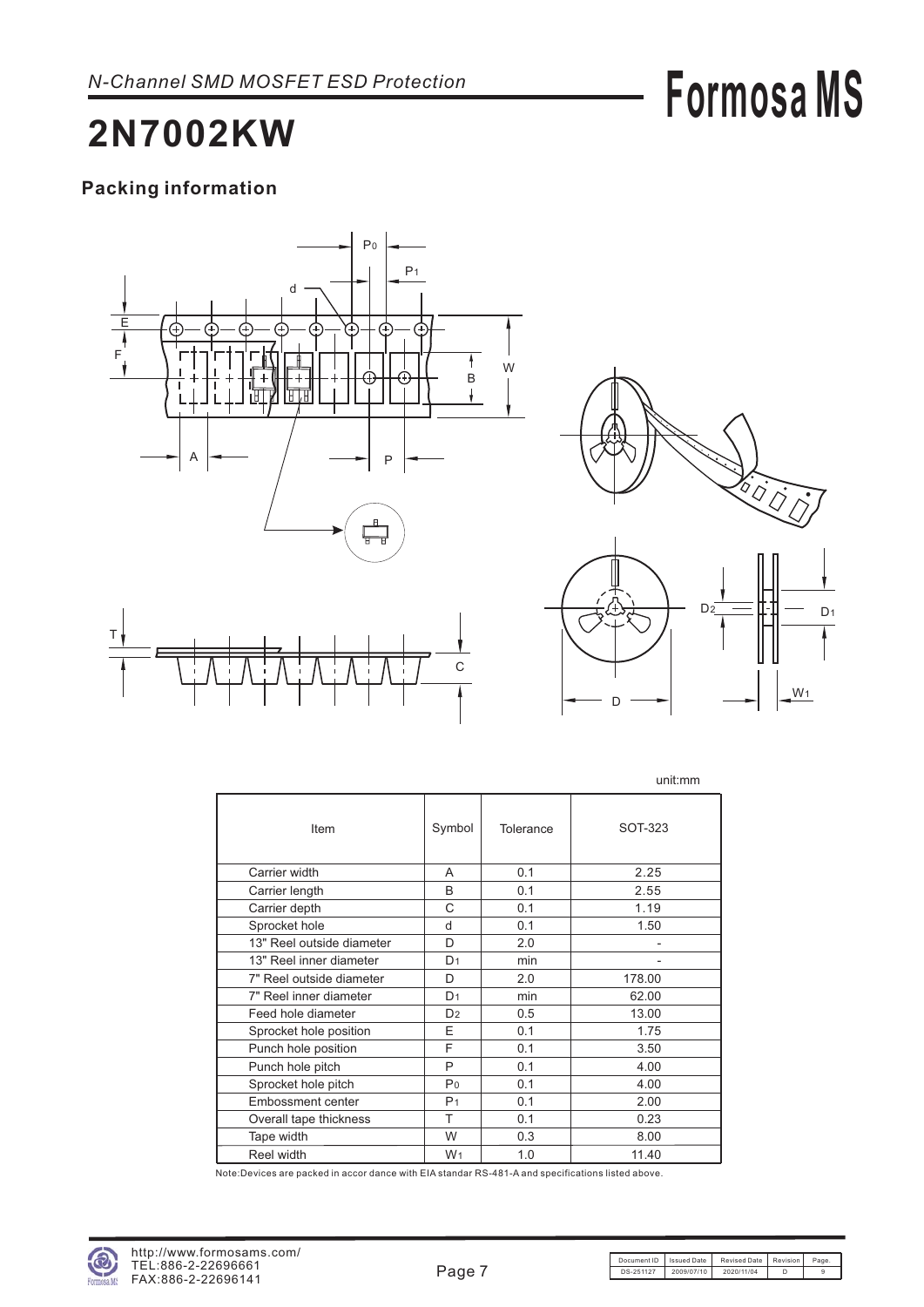## **2N7002KW**

# **Formosa MS**

## **Reel packing**

| PACKAGE | <b>REEL SIZE</b> | <b>REEL</b><br>(pcs) | COMPONENT<br><b>SPACING</b><br>(m/m) | BOX<br>pcs) | <b>INNER</b><br><b>BOX</b><br>(m/m) | REEL<br>DIA.<br>(m/m) | CARTON<br>SIZE<br>(m/m) | CARTON<br>(pcs) | APPROX.<br><b>GROSS WEIGHT</b><br>(kg) |
|---------|------------------|----------------------|--------------------------------------|-------------|-------------------------------------|-----------------------|-------------------------|-----------------|----------------------------------------|
| SOT-323 | 71               | 3.000                | 4.0                                  | 30.000      | 183*123*183                         | 178                   | 382*257*387             | 240.000         | 9.5                                    |

## **Suggested thermal profiles for soldering processes**

1.Storage environment: Temperature=5°C~40°C Humidity=55%±25% 2.Reflow soldering of surface-mount devices



3.Reflow soldering

| Profile Feature                                                                             | <b>Soldering Condition</b>                           |
|---------------------------------------------------------------------------------------------|------------------------------------------------------|
| Average ramp-up rate(T∟ to TP)                                                              | $<$ 3 $^{\circ}$ C/sec                               |
| Preheat<br>-Temperature Min(Tsmin)<br>-Temperature Max(Tsmax)<br>-Time(min to max)( $t_s$ ) | $150^{\circ}$ C<br>$200^{\circ}$ C<br>$60 - 120$ sec |
| Tsmax to $T_1$<br>-Ramp-upRate                                                              | $<$ 3 $°C/sec$                                       |
| Time maintained above:<br>-Temperature $(T_L)$<br>-Time( $t_L$ )                            | $217^{\circ}$ C<br>$60 - 260$ sec                    |
| Peak Temperature(T <sub>P</sub> )                                                           | $255^{\circ}$ C-0/+5 $^{\circ}$ C                    |
| Time within 5°C of actual Peak<br>Temperature(tP)                                           | $10 - 30$ sec                                        |
| Ramp-down Rate                                                                              | <6°C/sec                                             |
| Time 25°C to Peak Temperature                                                               | <6minutes                                            |
|                                                                                             |                                                      |